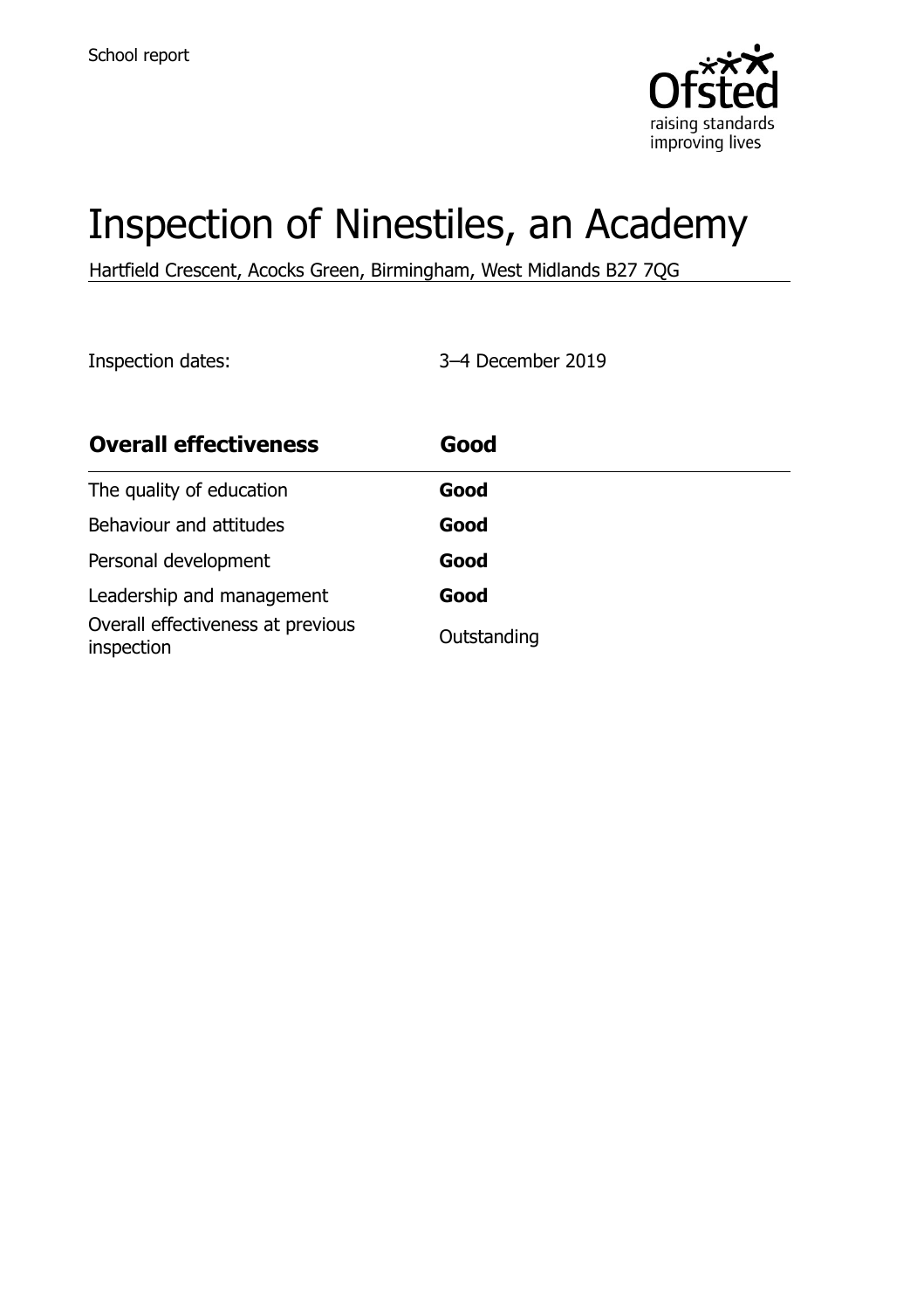

## **What is it like to attend this school?**

The pupils at Ninestiles do well socially and academically. The pastoral care and support given to pupils is highly effective. Pupils say they feel safe. If bullying happens, pupils say they have someone they can talk to. They trust them to sort it out.

Behaviour in lessons is good. Pupils enjoy their learning and are keen to do well. At social times and between lessons, a small number of pupils can be boisterous. However, leaders are addressing this effectively by increasing the number of staff on duty at these times.

A strength of the school is the number of trips and activities offered to pupils. There are more than 70 clubs. These include sport, music, art, drama and debating. There are trips to the theatre, London and a trip next year is being planned to Indonesia.

All staff have high expectations of what the pupils can achieve. For them, this means getting good qualifications as well as preparing them to be good active citizens. For example, pupils learn to respect each other through the 'Aspire' programme, delivered in form time. Pupils value Ninestiles" open and diverse culture. Pupils respect others' differences.

#### **What does the school do well and what does it need to do better?**

Leaders have thought carefully about the subjects pupils study. Pupils follow a wide range of subjects at key stage 3. This prepares them well for the choices they make at key stage 4. A full range of subjects are offered at key stage 4 matched to pupils' interests and ability. While the number of pupils studying the English Baccalaureate (a specific set of subjects at GCSE level) is low, leaders are taking effective action to address this.

Pupils are well prepared for the next stage in their education. The majority of Year 11 pupils go on to education, employment and training. All pupils with special educational needs and/or disabilities (SEND) went on to appropriate post-16 provision last year.

Improving pupils" literacy and numeracy is given high priority. For example, all subjects designate a specified time in the school day so that pupils can "drop everything and read'. This scheme to encourage pupils' enjoyment of reading is effective and an increasing number of pupils read for pleasure. A pupil commented, ""Oliver Twist" is a brilliant book".

Teachers have good subject knowledge. Schemes of work are well planned. Topics are taught in a logical order. This helps pupils to develop their knowledge and skills well. Teachers are ambitious for what pupils can achieve. For example, in English, more challenging texts have been added to schemes of work. The work in pupils" books shows that they are developing a good understanding of more difficult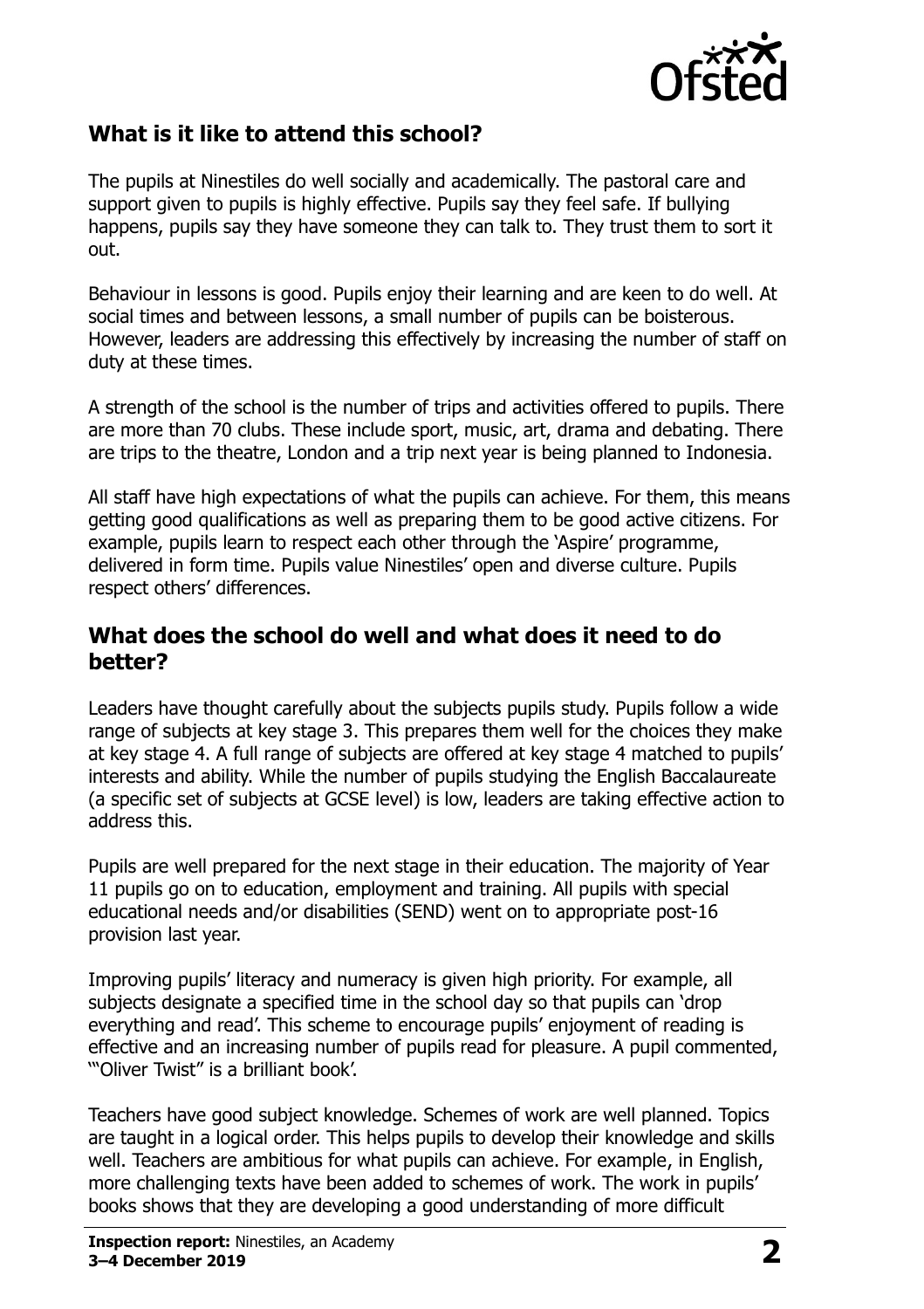

concepts, such as those found in "Animal Farm".

Pupils achieve well in most subjects. Teachers use assessment information to identify gaps in pupils" knowledge and to plan activities to address these effectively. For example, in Spanish, pupils regularly recap previous learning and rehearse vocabulary. This helps them to remember more.

The school provides good support and care for pupils with SEND. Pupils who access the resource base speak enthusiastically about the help they get. However, they could achieve better. A few staff do not make sure that the planned activities and tasks they use effectively support these pupils' learning effectively.

Pupils" behaviour in lessons is good. The steps taken by leaders to improve behaviour at unstructured times are making a difference. The number of pupils being referred to internal isolation for poor behaviour is falling. The number of repeat fixed-term exclusions is reducing. However, while they are used appropriately, the number of fixed-term exclusions overall is not falling.

Leaders look after their staff. For example, the introduction of a new marking policy has reduced the amount of marking required by teachers. This supports staff's wellbeing and reduces their workload. Leaders are committed to developing staff"s teaching skills and expertise. Staff value this.

The trust supports the school well. Trustees, education directors, the chief executive officer and governors play an active role in the school. For example, the link trustee and chair of the local governing board have attended parents' evenings to find out what parents and carers think about the school.

#### **Safeguarding**

The arrangements for safeguarding are effective.

Staff take pupils" welfare seriously. They report concerns, knowing that leaders will take appropriate action. Leaders have extensive experience and knowledge about how to support pupils" welfare. They follow up concerns. Pupils get the help they need. Families get the right help at the right time because of the good links with external agencies.

Staff have regular and appropriate training. They know about the specific risks that pupils face in the local area. Pupils know how to identify and minimise these risks because staff support them well.

Appropriate checks are completed on all adults who work at, or visit, the school.

#### **What does the school need to do to improve?**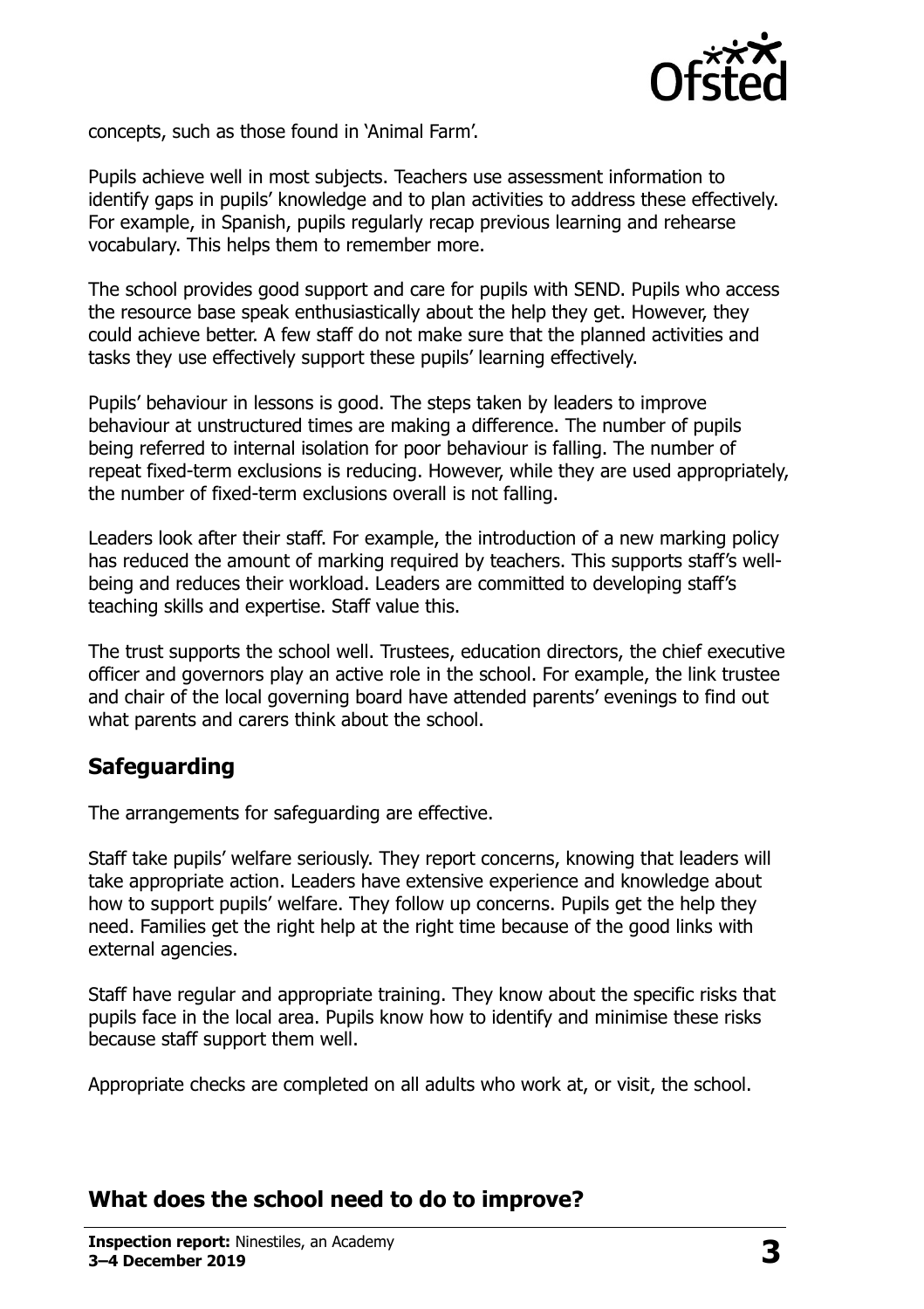

# **(Information for the school and appropriate authority)**

- The school provides effective care and nurture for pupils with SEND. However, a few staff do not deliver activities that meet pupils' needs. Consequently, this group of pupils do not do as well as they could. Leaders need to ensure that the information provided for staff is used to plan and deliver learning activities that meet the needs of pupils with SEND.
- Fixed-term exclusions are used appropriately. However, the number is not reducing and too many pupils receive a fixed-term exclusion. Leaders need to ensure that the recently introduced strategies to improve pupils" behaviour are applied consistently. In addition, staff need to make sure that pupils are supported to self-regulate and manage their own behaviour effectively.

# **How can I feed back my views?**

You can use [Ofsted Parent View](http://parentview.ofsted.gov.uk/) to give Ofsted your opinion on your child's school, or to find out what other parents and carers think. We use Ofsted Parent View information when deciding which schools to inspect, when to inspect them and as part of their inspection.

The Department for Education has further quidance on how to complain about a school.

If you're not happy with the inspection or the report, you can [complain to Ofsted.](http://www.gov.uk/complain-ofsted-report)

#### **Further information**

You can search for [published performance information](http://www.compare-school-performance.service.gov.uk/) about the school.

In the report, '[disadvantaged pupils](http://www.gov.uk/guidance/pupil-premium-information-for-schools-and-alternative-provision-settings)' refers to those pupils who attract government pupil premium funding: pupils claiming free school meals at any point in the last six years and pupils in care or who left care through adoption or another formal route.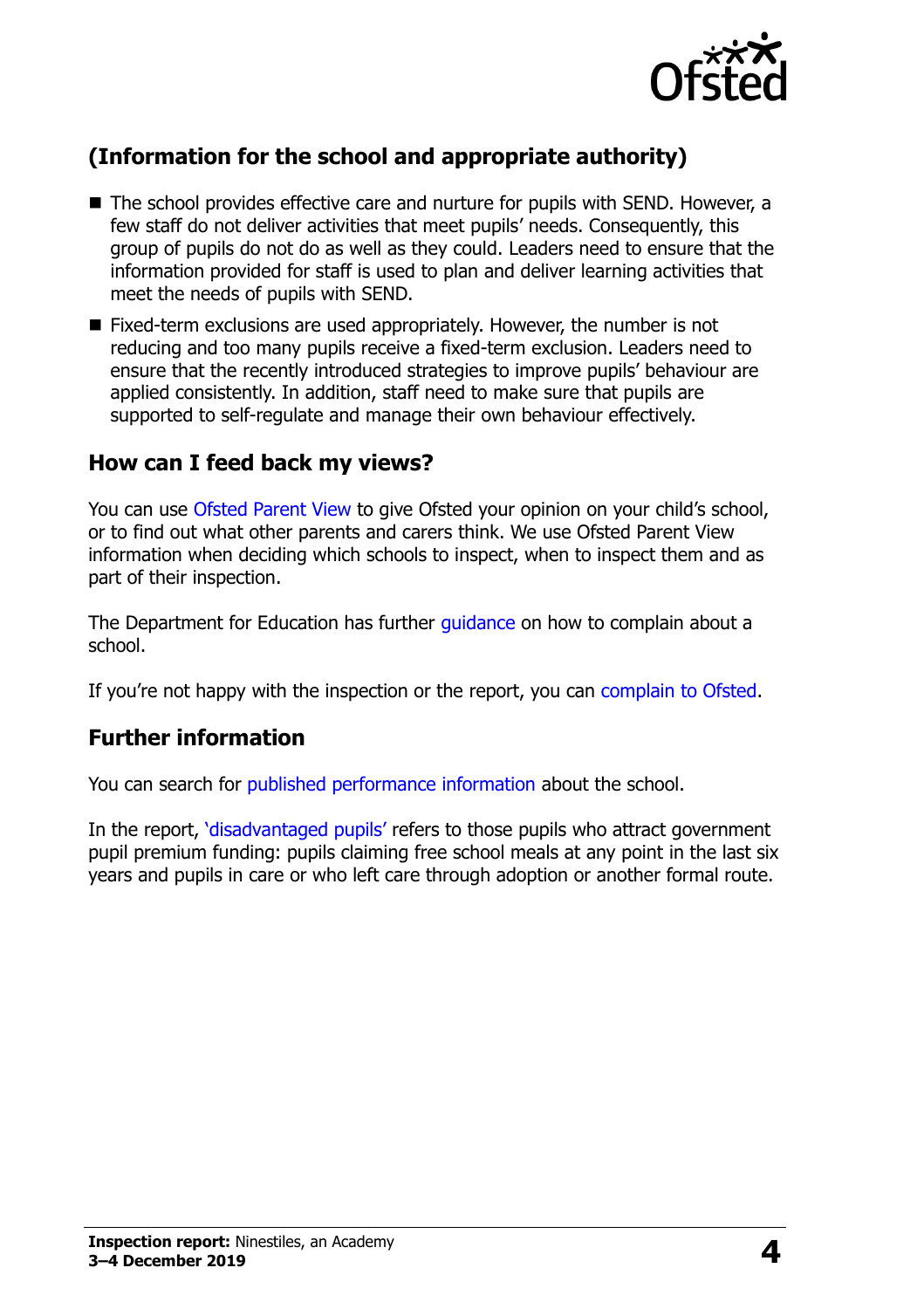

# **School details**

| Unique reference number             | 136406                |
|-------------------------------------|-----------------------|
| <b>Local authority</b>              | Birmingham            |
| <b>Inspection number</b>            | 10111096              |
| <b>Type of school</b>               | Secondary             |
| <b>School category</b>              | Academy converter     |
| Age range of pupils                 | 11 to 16              |
| <b>Gender of pupils</b>             | Mixed                 |
| Number of pupils on the school roll | 1,457                 |
| <b>Appropriate authority</b>        | Board of trustees     |
| <b>Chair of trust</b>               | <b>Alan Price</b>     |
| <b>Principal</b>                    | Alex Hughes           |
| Website                             | www.ninestiles.org.uk |
| Date of previous inspection         | 15-16 October 2013    |

# **Information about this school**

- Since the previous inspection, there have been significant changes in leadership. This includes the appointment of the principal in April 2019 (previously the coprincipal) and, at the same time, the appointment of a vice principal (previously the other co-principal). In September 2019, a new vice principal was appointed.
- Over the past two years, there have been several new curriculum leaders appointed.
- Towards the end of the last academic year, new pastoral posts, called directors of year, replaced the previous heads of year and heads of house. These directors are supported by non-teaching pastoral leads.
- Since the last inspection, the number of pupils on roll has significantly increased.
- The school has a resource base for SEND. Pupils' primary need is cognition and learning. The base has capacity for 45 pupils. Currently, there are 39 pupils in the base ranging from Year 7 to Year 11. All have an education, health and care plan. Pupils access learning in the base and in mainstream lessons.
- The school currently uses alternative provision for 14 pupils. All attend on a fulltime basis. The providers used are South and City College Birmingham, Solihull College and East Birmingham Network Academy.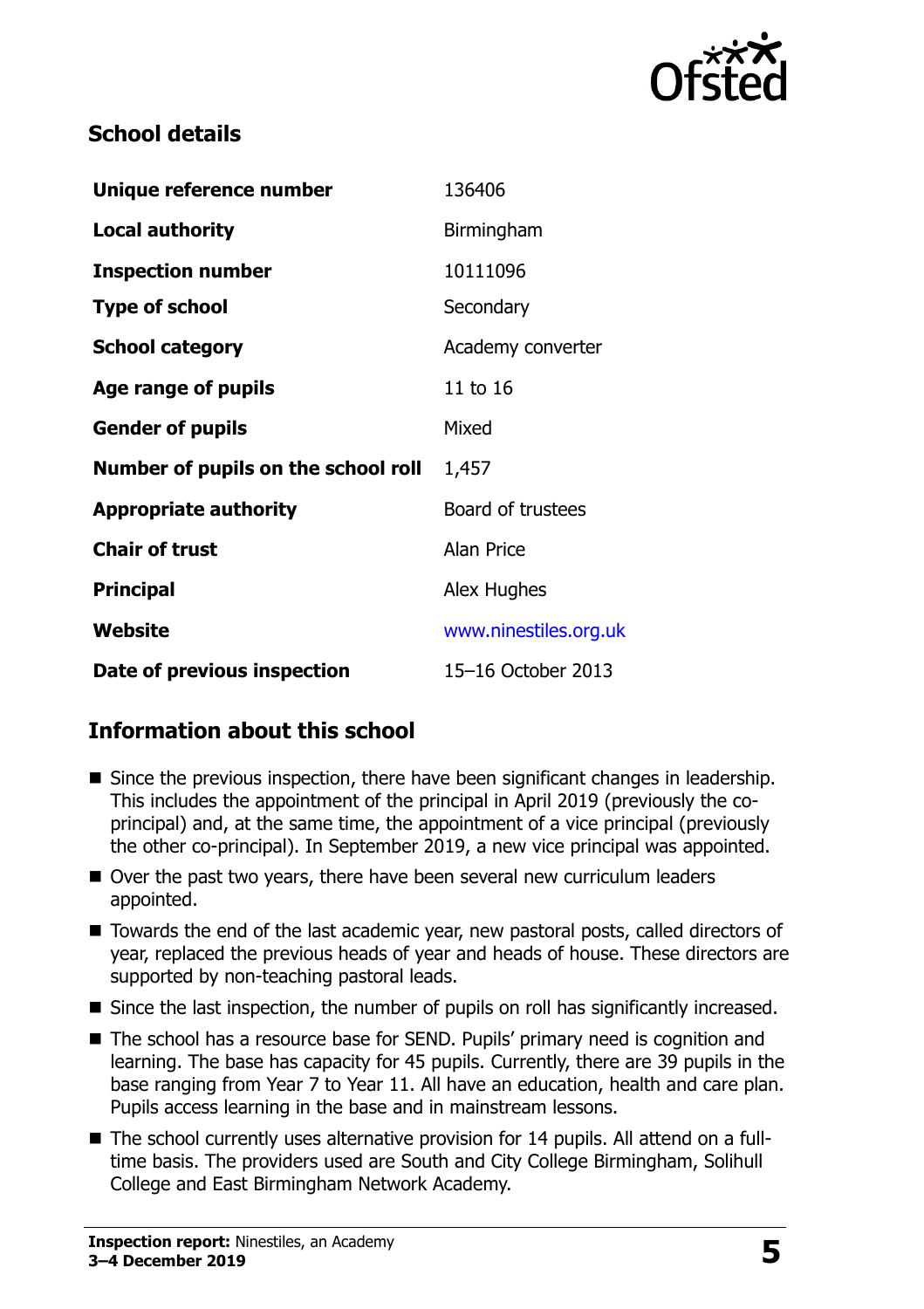

# **Information about this inspection**

- We carried out this inspection under section 8 of the Education Act 2005. We had some concerns about the quality of education, so the inspection was converted into a section 5 inspection under the same Act.
- We met with the principal and other senior leaders, the senior operations manager, the director of inclusion, the special educational needs coordinator, the chair of the trust and the chief executive officer.
- The inspection focused deeply on English, mathematics, history, modern foreign languages, performing arts and healthy, active lifestyles. We met with curriculum leaders, subject teachers and groups of pupils. We visited lessons and looked at pupils' work.
- An inspector visited the SEND resource base, visited lessons and met with pupils.
- An inspector checked the school's single central record and the procedures for the recruitment of staff. An inspector met with the designated safeguarding lead. We spoke to staff and pupils to find out how pupils are kept safe.

#### **Inspection team**

| Lesley Yates, lead inspector | Her Majesty's Inspector |
|------------------------------|-------------------------|
| Rob Steed                    | Ofsted Inspector        |
| Linda McGill                 | Ofsted Inspector        |
| Philip Hamilton              | Ofsted Inspector        |
| Peter Kent                   | Ofsted Inspector        |